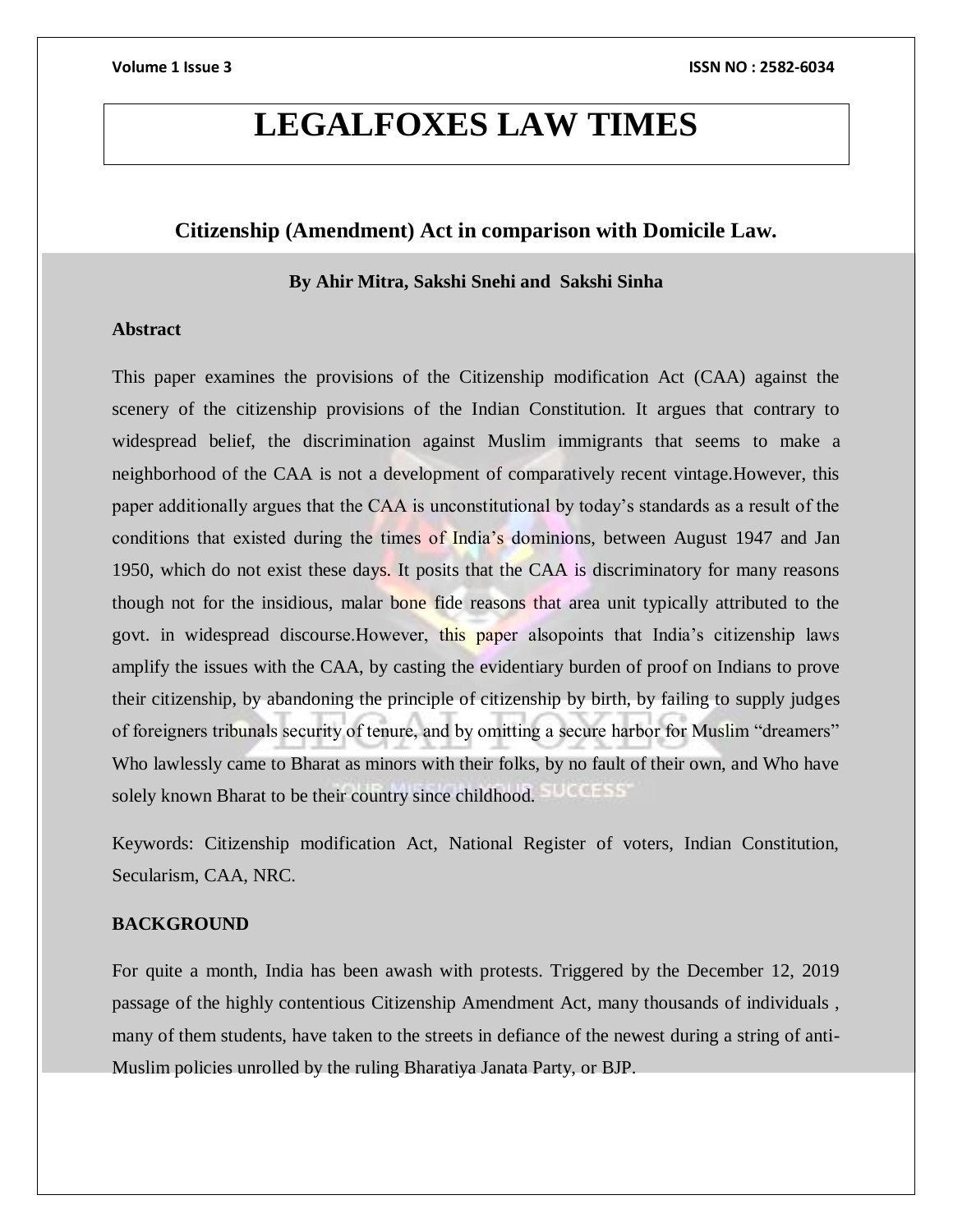The CAA fast-tracks Indian citizenship for Hindus, Sikhs, Buddhist, Christians, Parsis, and Jains who arrived in India before New Year's Eve, 2014; from its Muslim-majority neighbors, namely Pakistan, Bangladesh, and Afghanistan. By smoothing the trail for all non-Muslim immigrants from adjoining countries to achieve citizenship, the law paves the way for practitioners of Islam to be unfairly disadvantaged when seeking to immigrate to India.

Indian Prime Minister Narendra Modi has framed the CAA as a noble effort to welcome Hindus who are oppressed in neighboring Muslim-majority countries. During a recent rally in India's capital, Modi said, "We passed this bill to assist the persecuted."

The anti-CAA protests are an unprecedented show of resistance against Modi's BJP, and that they come on the heels of several moves by the Indian government in recent months that appear designed to punish Muslims. In early August, the BJP amended the constitution to strip Kashmir, an embattled Muslim-majority region, of its autonomy. Then, in November, the Indian Supreme Court issued a ruling enabling the development of a Hindu temple on the location of a 16thcentury mosque desecrated quite 20 years ago by Hindu nationalists within the city of Ayodhya.

### **Emergence of Citizenship (Amendment) Act,2019**

The CAA is a narrow tailored law geared to facilitating the acquisition of Indian citizenship by the minorities of three of our Islamic neighbors mentioned above who entered India before the end of 2014. It neither affects the citizens of India, including Muslims, nor does it in any way close the existing channels of registration or naturalization of migrants from any country, including our three Islamic neighbors, as Indian nationals. Indeed, in the last six years 2830 Pakistanis, 912 Afghans, and 172 Bangladeshis, many of whom were Muslims, have been accorded Indian citizenship. Additionally, 14864 Bangladeshis were accorded Indian nationality consequent on the exchange of enclaves between the two countries in 2014. The Act cannot, therefore, by any stretch of imagination be regarded as anti-Muslim as so vigorously being projected by those opposed to it.

India since time immemorial has believed in principle of equal respect for every religious community and respect for all religions, the state has no religion of its own. The present CAA, 2019 is facing a significant challenge that will test its commitment to constitutionalism and democratic values. In this paper, author attempts to move beyond basic arguments which have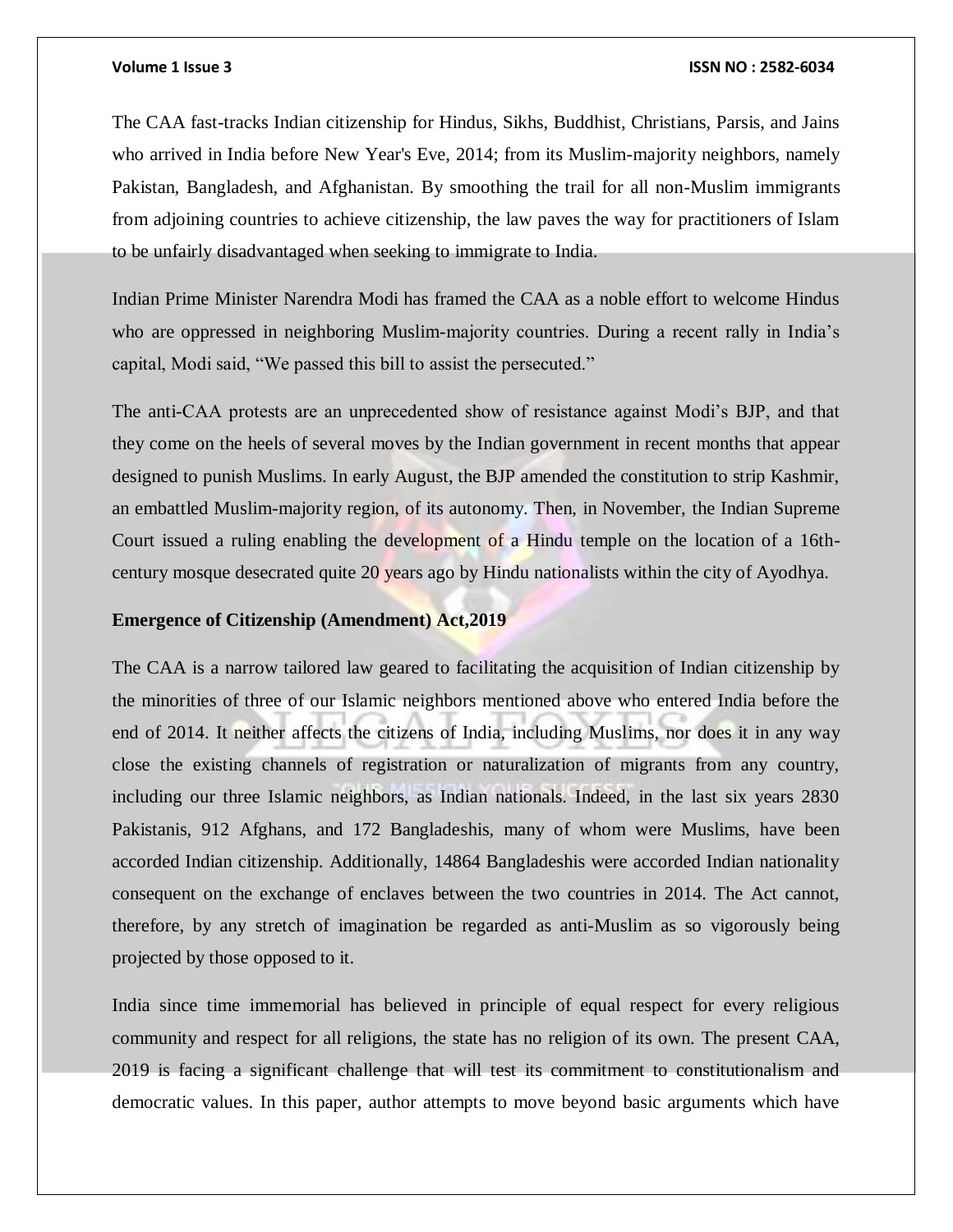become crucial in the public sphere and specifically blamed for being beyond reasonable classification, arbitrariness, and secularism, will suggest that there are deeper reasons to hold the CAA unconstitutional. As it will become clear, a closer engagement with these reasons will require us to rethink some of our long-held assumptions about Indian constitutional law.

With the passing of the said act the fundamental question raised is does this grant of immunity to a specified group violating the fundamental principle of 'reasonable classification' which is basis of Art 14, to impose such provision is stand the test of 'non-arbitrariness' and thereby the basic structure of equality and secularism. It sharply provides that the migrants from only Muslim community are treated differently on the basis of religion, and special treatment is given to other religious communities. The CAA provides that migrants from certain communities will not be treated as "illegal migrants" for the purposes of the Passport Act and the Foreigners Act, if they meet four grounds viz they came to India before December 31, 2014, the central government has exempted them from the Passports and Foreigners Acts, they are from Afghanistan, Bangladesh or Pakistan, they belong to any one of the six religious communities; Hindus, Sikhs, Christians, Parsis, Jains or Buddhists. The news releases of the government of India says only about 31,313 people fulfil the above four criteria and have stated, when they first entered India, that they had come to the country to escape religious persecution. Only they are the beneficiaries under the CAA. But this also raises question about intelligible differentia.

### **Migration**

It is the movement of a person or a group of people, to settle in another place, often across a political or administrative boundary. Migration can be temporal or permanent, and it may be voluntary or forced.Migration is not a new thing; it is known historically, that people have always had migratory lifestyles. There is enough evidence that people have moved from faraway places to inhabit new areas. For example, Migrants from Asia ended up in North and South America over a period of time, via a land bridge over the Bering Strait. There have been several bulk movements of people in the history of humans, all of which were caused by some specific events during those times.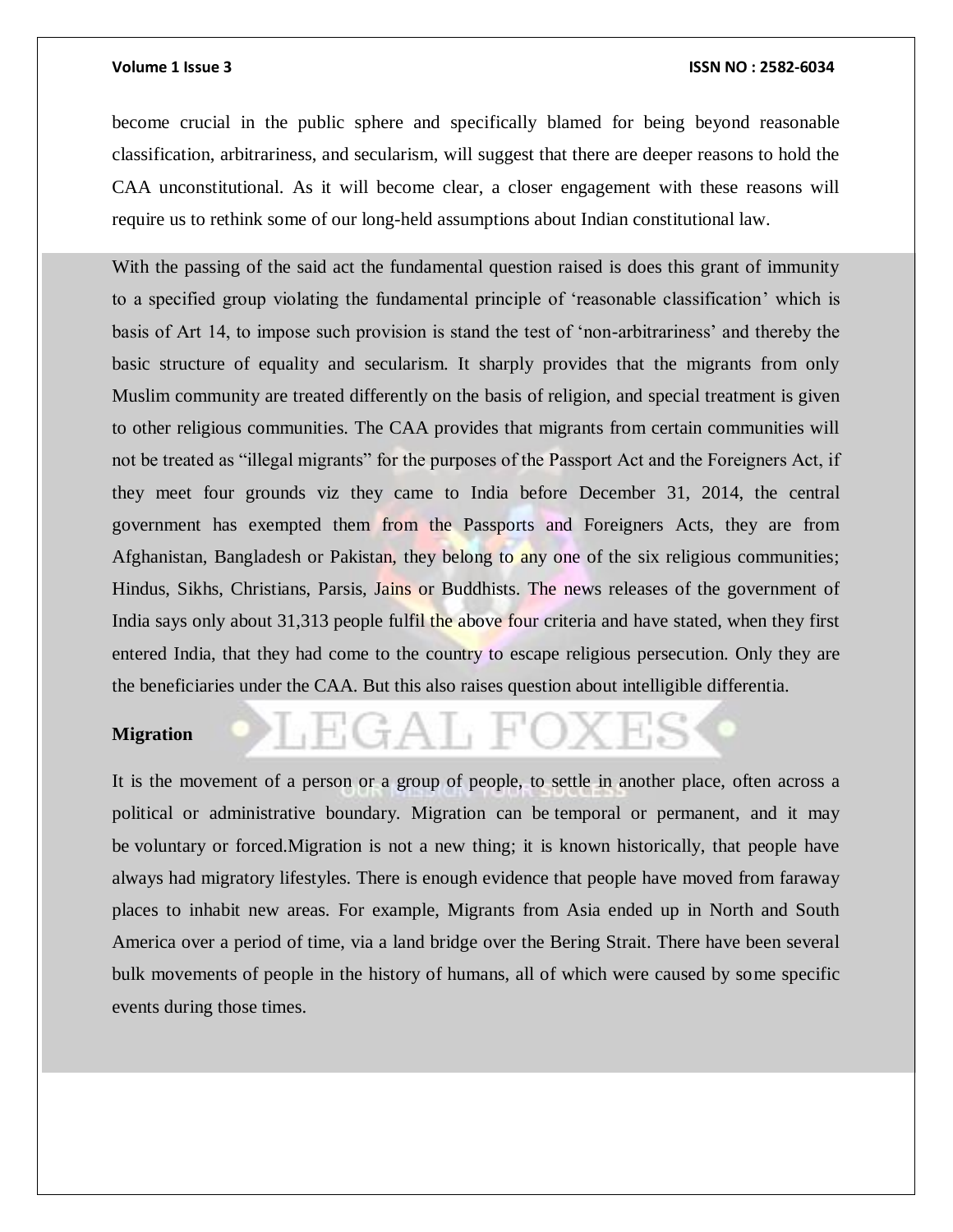In the case of KulathilMammu v. the State of Kerala<sup>1</sup>, the meaning of the word "migration" was negotiated wherein the Supreme Court of India was divided in its opinion. The majority of the judges construed that the term migrated used in Article 6 and 7 with reference to the context, purpose and prevailing political conditions at the time of making Constitution. In simple words, they interpret the term as nothing but 'voluntarily going from India to Pakistan permanently or temporarily'. Whereas minorities view was that there must be an element of some permanence in the intention of a person migrating to settle in Pakistan. Since the majority view was broader, it was accepted.

In the State of Bihar v. Kumar Amar Singh<sup>2</sup>; Statement of Facts: In this case, a lady went to Karachi on July 1948, leaving her husband in India. She contended that she went to Pakistan for medical purposes, which was found baseless. After obtaining a temporary permit wherein it was stated that she was domiciled in Pakistan and was the Pakistan national, she again returned to India in December 1948. On the expiry of that temporary permit, she went back to Pakistan in April 1949. She made an effort to get the permit to settle in India permanently, but her efforts failed.

Judgement: It was held that there could be no doubt that the lady must be held to have migrated from the territory of India after 1 March 1947, although her husband has stayed in India. Migration in this Article refers to one before 26 January 1950, i.e. between 1 March 1947 and 26 January 1950.

#### **CAA against Article 14 of the Indian constitution SUCCESS**

One of the most contentions of these complaintive against CAA is that it's against Article 14 of the constitution that relates to elementary Right to Equality. It's as long as politicians can perpetually interpret such laws supported either what the individuals need to listen to or what the politicians need them to believe. This, whereas being wrong, is a smaller amount dangerous than once learned voters, United Nations agency themselves are a part of nation's judiciary and law decoding commissions, initiate with lop sided interpretations. First and most significant is that

 $\overline{a}$ 

<sup>&</sup>lt;sup>1</sup>KulathilMammu v. the State of Kerala; 1966 AIR 1614

 $2$  State of Bihar v. Kumar Amar Singh; AIR 1955 SC 1614: (1966) 3SCR 706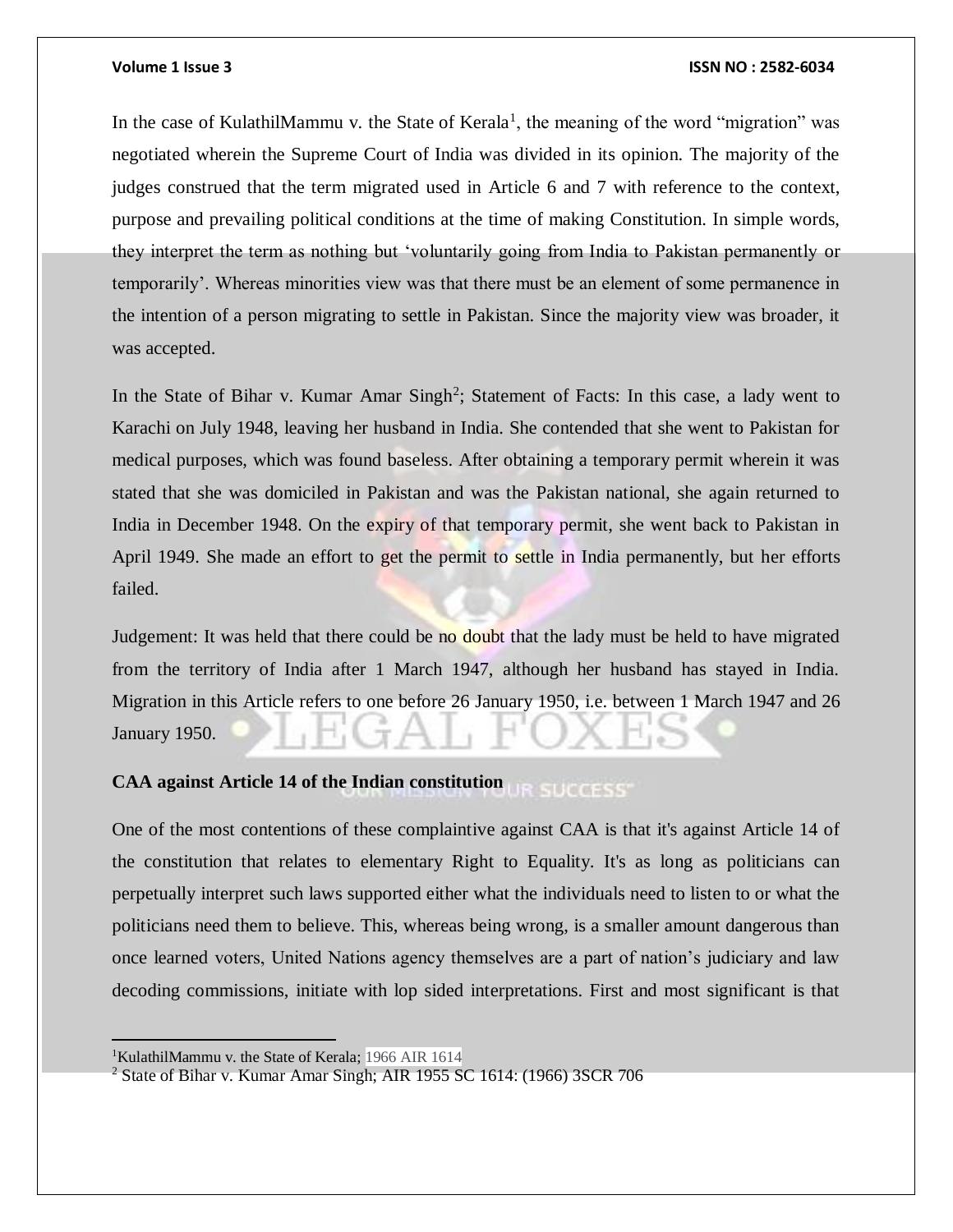the undeniable fact that Indian Constitution is applicable to Indian voters and by no stretch of imagination will it's applied to anyone United Nations agency isn't a national of the state. Those that square measure being offered or might look for Republic of Indian votership underneath CAA don't seem to be citizens of India as on date. Therefore however will Indian government be defendant of treating these non-citizens in associate degree impulsive or unequal manner?

Moreover, Article 14 lays down clearly that each law within the nation can't be general. During a heterogeneous society like Republic of India there'll be a desire for laws that square measure applicable by selection. To the present finish Article 14 doesn't forbid classification of individuals, objects or transactions by assembly to satisfy specific ends. Under Article 246 of the Constitution, the parliament possesses the exclusive power to create laws with relation to any matters listed within the list One in seventh schedule, in that, item seventeen is to try and do with citizenship and naturalization of aliens,"the Centre's legal instrument argued, defensive the disputed law at the guts of nationwide protests. "The CAA doesn't impinge upon any existing rights of a national. It will not have an effect on the legal, democratic or lay rights of individuals," it declared, reiterating that the law doesn't exclude citizenship however is concerning giving citizenship. On the one aspect these pathetic ones were persecuted within their countries and on the opposite they stand discriminated in the democratic republic of Republic of India.

The NDA Government headed by the BJP has determined to come back to the rescue of those non-Muslim refugees because it was associate degree item within the declaration of the BJP. The significant bill has been glided by the Lok Sabha with a hundred twenty five votes in favor of the bill and one hundred and five votes against it .While piloting this disputed however revolutionary bill, Home Minister Amit Shah has aforementioned that the division of the country on the idea of faith has forced the state to bring this bill to produce citizenship to the persecuted non-Muslim refugees, who were persecuted in their countries and so fled to Republic of India to save lots of themselves from maltreatment and harassment.

In fact the bill isn't supported on faith however relies on humanity associate degreed aims at serving to those that are persecuted in their countries and in Republic of India are discriminated by the sequential regimes of the congress for the vote bank politics and BJP is attempting to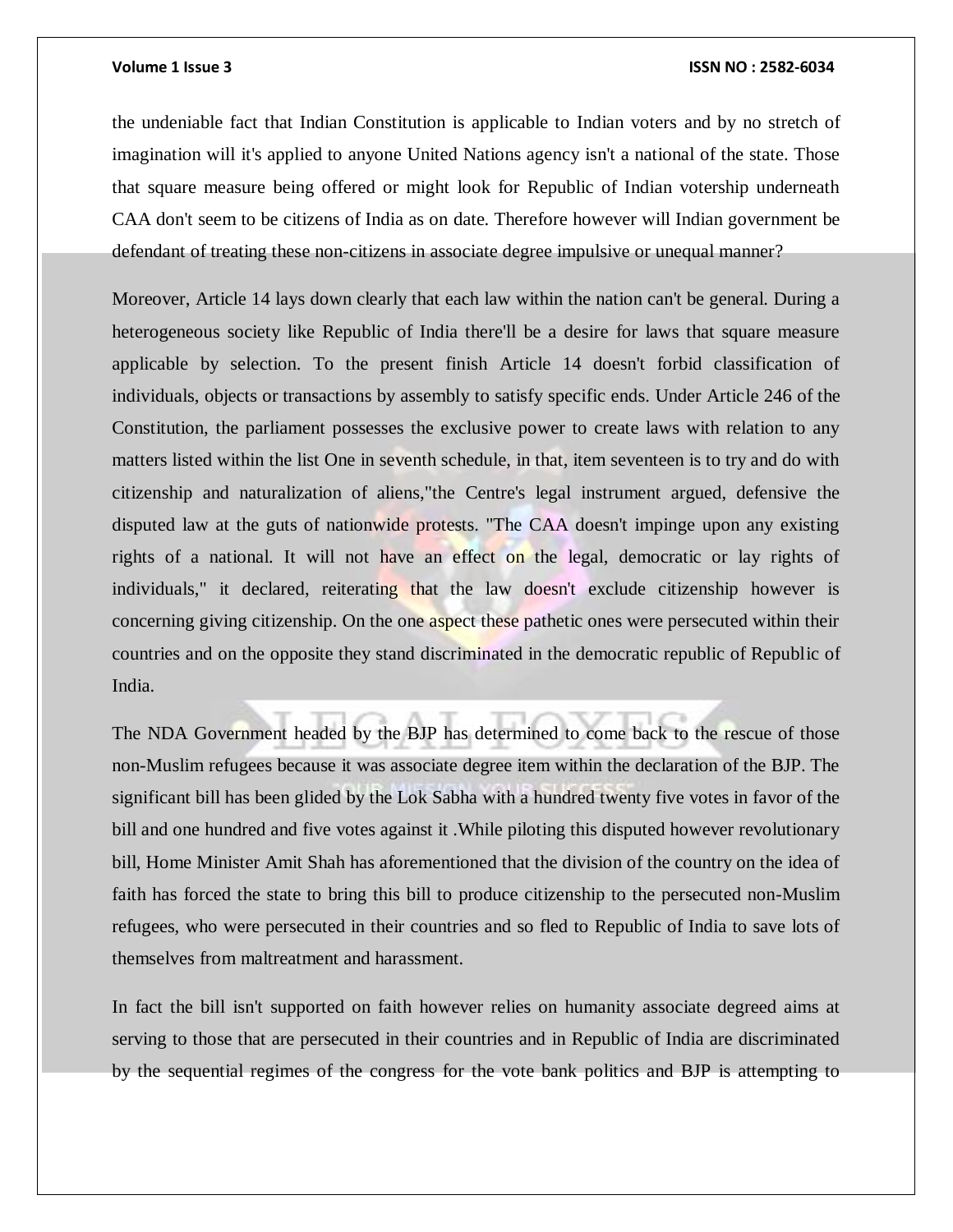correct the historical wrong and it's hoped that the bill when changing into an act can wipe the tears from the eyes of the refugees.

### **Domicile in relation with Citizenship (Amendment) Act, 2019.**

The concept of citizenship and the concept of domicile are two entirely different things.The word 'Domicile' means in a simple context where a man has his home and what laws,jurisdictions will be conferred on him, whereas 'citizenship' refers as relationship between an individual and a state, it gives a person legal status, social responsibility, duties and rights. Though sometimes it is confusing that citizenship in a state and domicile in a state are the two same things and to clear this concept we need to discuss two principles namely Jus Soli and Jus Sanguinis.

The Principle of 'Jus Soli' basically means birth right citizenship; it is derived from a Latin word and which means law of soil. The principle was also a part of English Common Law which was later adopted by India. This principle was previously followed in India till the amendment of the Indian Citizenship Act, 1986. The amendment has added that 'those who were born in India on after January 26, 1950 but before July 1, 1987, shall be Indian citizen and people born after July 1, 1987 and before December 4, 2003, can get citizenship only if either of his parents was an Indian citizen at the time of birth'. The Principle of 'Jus Sanguinis' basically means nationality law by which citizenship acquired, a child inherent citizenship if either of the parents are the citizen of country India. This shift from jus soli to jus sanguinis was reflected in the recent bill of citizenship, 2019.

Domicile means where a person has its permanent home, and where a person has no intention of moving somewhere else in the near future. Moreover,domicile doesn't get ceased if he is temporarily residing somewhere.In Udny v. Udny, House of Lords by Lords Westburg laid down the principle that governs the domicile law as-"

- No one shall be without domicile.
- No one can hold two domicile at the same time.
- Domicile connects a person with the single system of territorial law.
- Presumption of the continuance of an existing domicile.<sup>3</sup>"

<sup>3</sup>Udny v. Udny(1869) L R 1 Sc& D 441.

 $\overline{a}$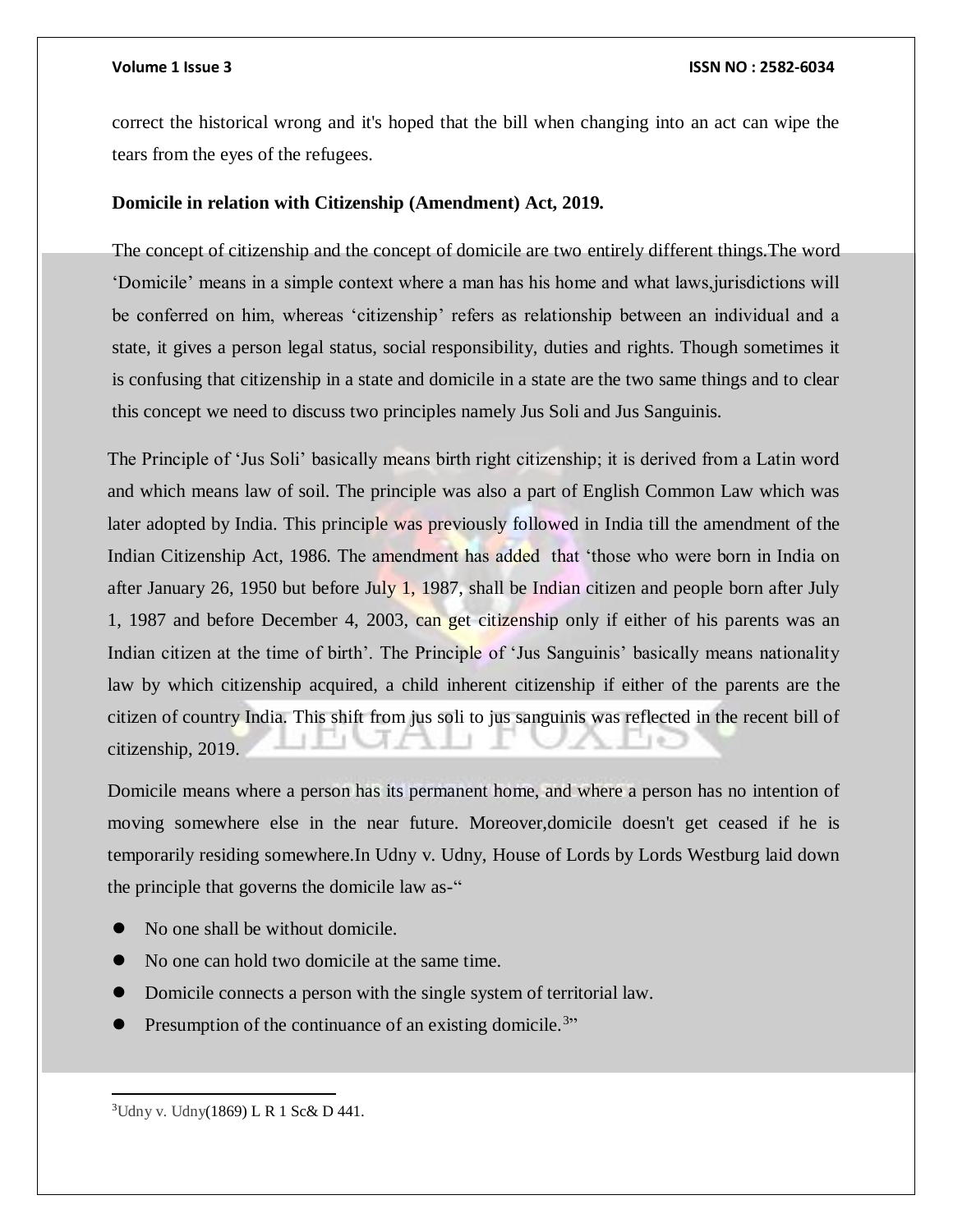Domicile, residence is the process to achieve the citizenship as every individual should have domicile, the law confer domicile on every individual by birth. There are two types of domicile that is:

- Domicile of origin.
- Domicile of choice.

Domicile of origin is to refer to that no one can be without a domicile and the law confers domicile on each and every person in this world. The domicile of origin of a child can be paternal or maternal. This concept of domicile of origin revolves around the child's parent origin that is it which state they are citizen and domiciled. In English Private International and also in Indian Law domicile of a legitimate or illegitimate child who is born during the lifetime of the father has the father's domicile in the country, and also a legitimate child born after the death of his father gets the domicile of his mother at the time of his birth. No person can relinquish his domicile as because domicile of origin continues. Suppose a person tries to achieve a new domicile that is domicile of choice, then that person's domicile of origin will reveal until the person successfully achieves his domicile of choice, Moreover, if that person after some time wants to be domicile in another new country and leave the previous domicile of choice then automatically the domicile of origin will come into play.

For better understanding lets read it with an illustration : Let's assume that 'A' has domicile of origin in the country India, later he wanted to shift to USA out of his domicile of choice, as he wanted to reside there further, but few years later he decides that he want to move to Canada. Now what will happen? As he left his domicile of choice, we know that no person can be without a domicile. So in this case when the person leaves its domicile of choice then domicile of origin automatically comes into play as because domicile of origin can't be taken away from the person.

Furthermore lets discuss a case law, SankaramHorindan v. Lakshmi Bharati,<sup>4</sup>in this case Krishnan was domiciled of India and went to England to study in medical in 1925 and his parents was unable to financial aid him so one of friend did so. Later on he started practice and purchased a mansion in Sheffield and he continued living there for 30year. He used to write letter to his friend were he expressed his intention that he will return back to India, and later on

 $\overline{a}$ 

<sup>4</sup>SankaramHorindan v. Lakshmi Bharati; 1964 Ker 244.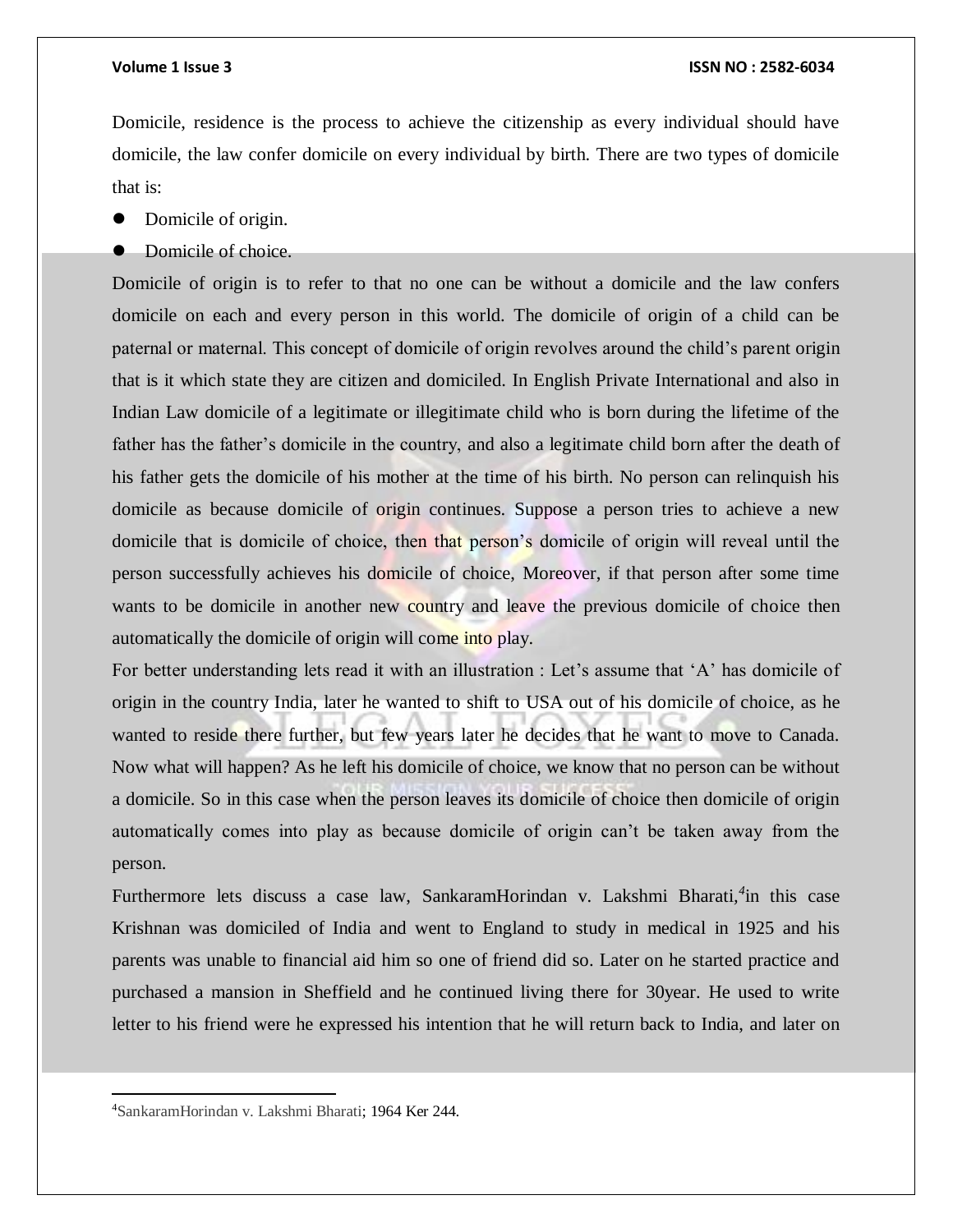he said that after his insurance policy maturity he would return back to India. So the Kerala High Court decided on these facts that Krishnan never abandoned his domicile of origin.

Whereas domicile of choice means a person can acquire his choice of domicile, if the two conditions of domicile are fulfilled. Domicile of choice is actually acquired by moving to another country by the intention of being a resident there or by the intention of not coming back to the domicile of origin country, in other words we can also term it as 'animus manendi'. While discussing about domicile of choice we came the residence, therefore residence is wide term, which don't have any actually definition in domicile. Residence is a place where a person drinks, eats, and sleeps, so merely being a resident at a place a person can't opt for domicile of choice. These are two different components.

In Central Bank of India v. Ram Narayana*, 5* it was stated that 'Ram Narayana carried out his business in Multan and he was domiciled in British India. After the partition in 1947, Multan became the part of Pakistan. So he sent his family to India and carried as well as stayed in Multan. Afterwards, he wound-up his business and migrated to India'. Now the question before the court was that he continued his domicile in Pakistan or by sending his family to India In 1947 he has acquired Indian domicile. The Supreme Court of India held that "his domicile can't be determine by his family coming to India, without any finding that he had established a home for himself in India".

So, domicile and citizenship are not similar but it can be related or it can be said that domicile comes under the process of acquire citizenship like for example providing citizenship to a naturalized person. In the case of AbdurRahaman v. The State, <sup>6</sup>it was stated that 'Domicile is different from citizenship. The person may possess nationality or citizenship and different Domicile, or he may have a domicile but no nationality'. In other words we can say that domicile creates a connection with territory, but not membership of community which is an essence of citizenship or nationality.

### **SUGGESTIONS AND CONCLUSION**

It needs to be noted that India is in dire need of a NRC as a means to curb illegal migration and its creation has been mooted from time to time. For instance, the Group of Ministers (GOM) set

l

<sup>5</sup>Central Bank of India v. Ram Narayana;1955 SC 36.

<sup>6</sup>AbdurRahaman v. The State;AIR 1964 Pat 384.